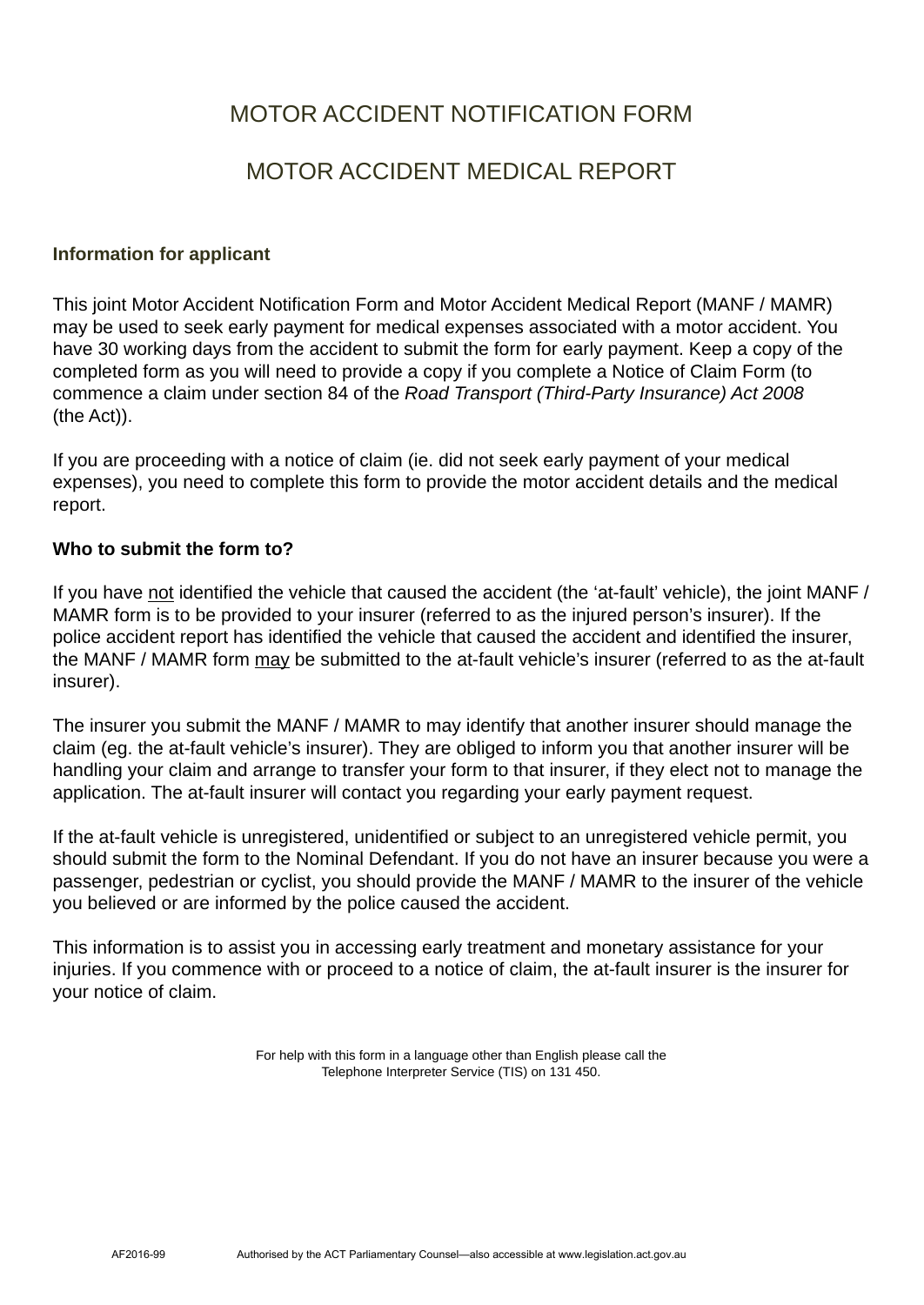# **MOTOR ACCIDENT NOTIFICATION FORM**

# **MOTOR ACCIDENT MEDICAL REPORT**

This form was approved by the CTP regulator for the purposes of section 276 of the R*oad Transport (Third-Party Insurance) Act 2008* (prescribed by section 69 (Motor Accident Notification Form) and section 70 (Motor Accident Medical Report)).

### **Protection of Privacy**

• The information collected by this Motor Accident Notification Form/Motor Accident Medical Report (MANF / MAMR), and throughout the course of your claim, is collected in accordance with the *Road Transport (Third-Party Insurance) Act 2008* (the Act) and Road Transport (Third-Party Insurance) Regulation 2008 (the Regulation).

The information is collected so as to encourage the speedy resolution of personal injury claims resulting from motor vehicle accidents, and to help the administration of the statutory insurance scheme and the detection of fraud.

The information collected by this MANF / MAMR and throughout the course of your claim may be disclosed in accordance with the Act and the Regulation to such bodies as: the CTP regulator, the Nominal Defendant, and other insurers or parties involved in the assessment of your claim.

• Failure to provide all or part of the information may delay or prevent the assessment of your claim.

• You are able to gain access to personal information held as provided by the *Privacy Act 1988* (Cth), or if the information is held by the ACT Government, as provided by the road transport legislation and the *Information Privacy Act 2014* (ACT).

• Any personal information you provide to the CTP Insurer will be collected, held, used and disclosed in accordance with their Privacy Policy. You will be able to view their privacy policy on their website or you can request that the Insurer send you a copy.

 **Claim Number:**

 $\Gamma$ 

|                                |                              |     |                                |                        | UKINI NUNINGI.<br>Insurer issued |  |
|--------------------------------|------------------------------|-----|--------------------------------|------------------------|----------------------------------|--|
| <b>Section 1: Your details</b> |                              |     |                                |                        |                                  |  |
| Title                          | Mr<br>$\rightarrow$<br>Other | Mrs | Ms<br>$\cap$                   | Dr<br>◯                |                                  |  |
| <b>Full Name</b>               |                              |     |                                |                        |                                  |  |
| <b>Previous Name</b>           |                              |     |                                |                        |                                  |  |
| <b>Street Address</b>          |                              |     |                                |                        |                                  |  |
|                                |                              |     |                                |                        |                                  |  |
| City                           |                              |     | <b>State</b>                   | $\blacktriangledown$   | Post code                        |  |
| <b>E-Mail Address</b>          |                              |     |                                |                        | Phone Number                     |  |
| Date of Birth                  |                              |     |                                | Medicare No.           |                                  |  |
| Drivers' licence<br>No.        |                              |     | Do you need<br>an interpreter? | $ \blacktriangledown $ | Language?                        |  |
| Occupation and<br>Employer     |                              |     |                                |                        |                                  |  |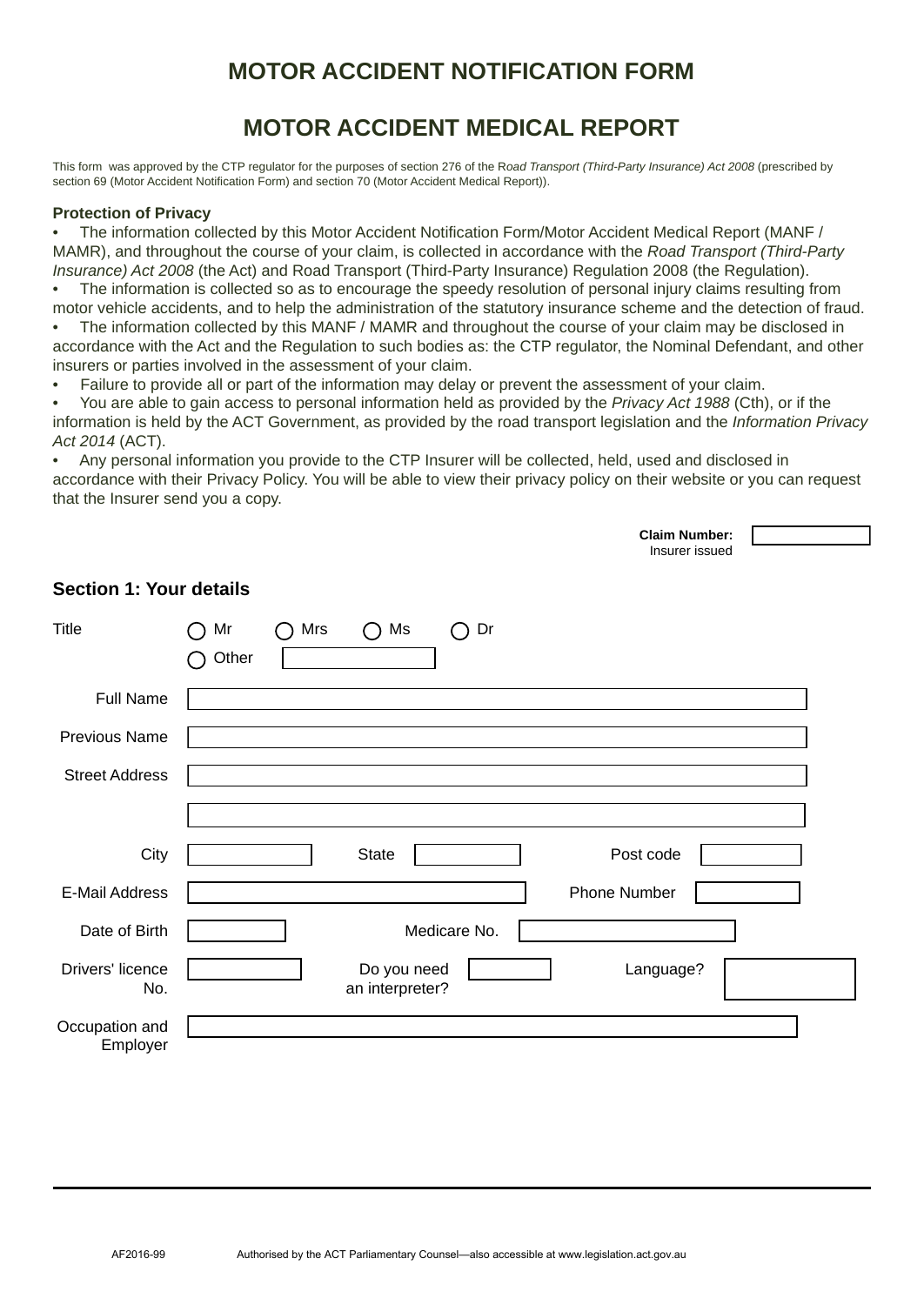## **Section 2: Accident details** 2

| Your role in the<br>accident                                                                                                           | Driver<br>( )<br>Passenger<br>Other | Cyclist          | Pedestrian | Motorcyclist<br>Pillion Passenger |                                             |
|----------------------------------------------------------------------------------------------------------------------------------------|-------------------------------------|------------------|------------|-----------------------------------|---------------------------------------------|
| How many<br>vehicles were<br>involved                                                                                                  |                                     | Date of accident |            | Time:                             | AM<br>$\overline{\phantom{a}}$<br><b>PM</b> |
| Place of<br>accident<br>(Street, Suburb,<br>Town and State)<br>- including<br>nearest cross<br>road, property<br>number or<br>landmark |                                     |                  |            |                                   |                                             |
| Road and<br>weather<br>conditions                                                                                                      |                                     |                  |            |                                   |                                             |
| Describe how<br>the accident<br>occurred and/or<br>provide a<br>diagram below                                                          |                                     |                  |            |                                   |                                             |
| Diagram                                                                                                                                |                                     |                  |            |                                   |                                             |
|                                                                                                                                        |                                     |                  |            |                                   |                                             |

### Example diagram of a motor vehicle

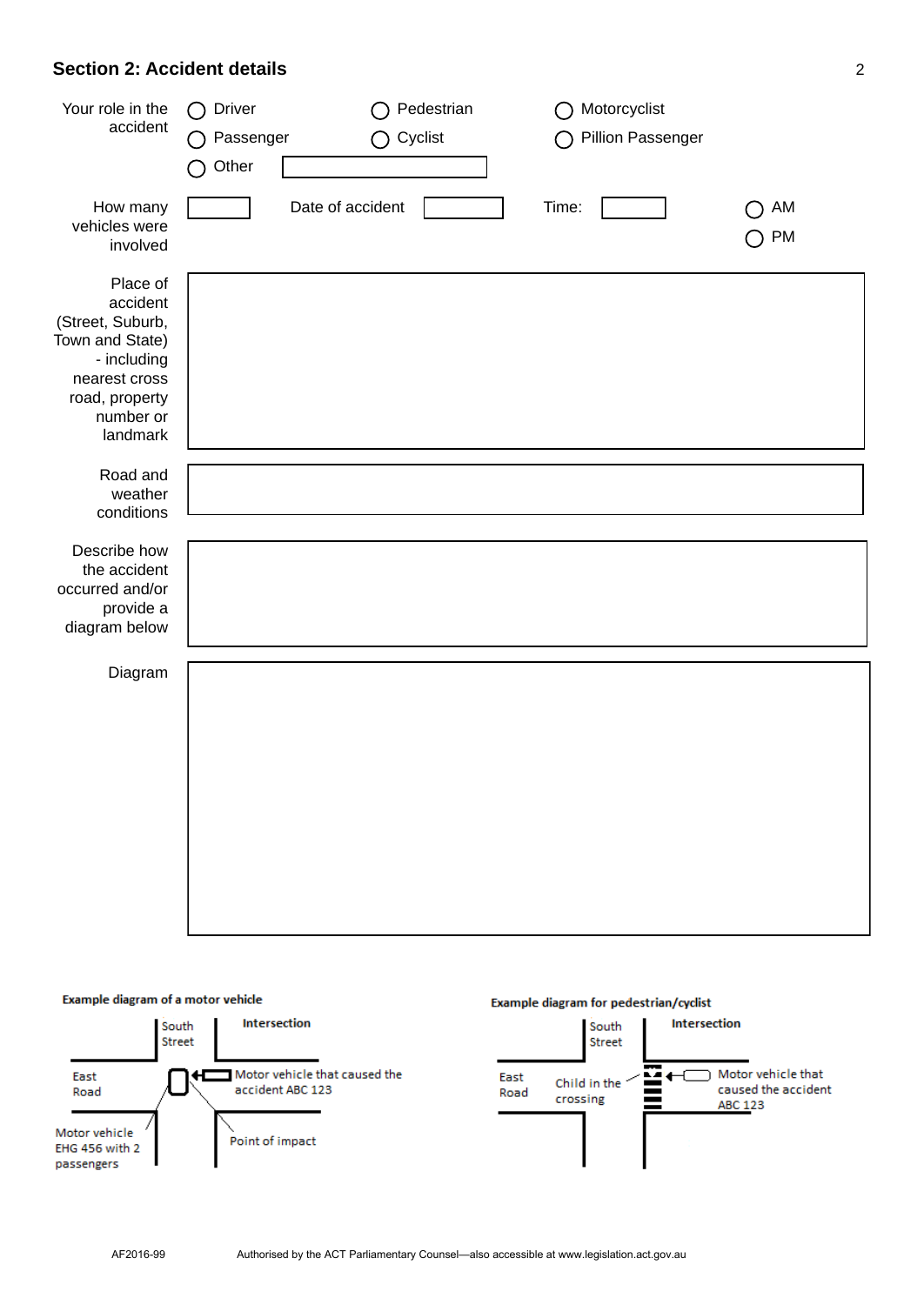| Who or what<br>caused the<br>accident and<br>how/why?                                                                                  |                                                                                                                                                                 |
|----------------------------------------------------------------------------------------------------------------------------------------|-----------------------------------------------------------------------------------------------------------------------------------------------------------------|
| If you are<br>unable to<br>identify the<br>vehicle at fault,<br>please list what<br>steps you have<br>taken to identify<br>the vehicle |                                                                                                                                                                 |
|                                                                                                                                        | Vehicle that is believed to have caused the accident                                                                                                            |
|                                                                                                                                        | (eg. Camry)<br>(eg. Toyota)<br>(eg. sedan)                                                                                                                      |
| Registration and<br><b>State</b>                                                                                                       | Make<br>Model<br><b>Body</b><br><b>Type</b>                                                                                                                     |
| People in the<br>vehicle (no.)                                                                                                         | Driver Name                                                                                                                                                     |
| <b>Email Address</b>                                                                                                                   | Contact<br>number                                                                                                                                               |
| Address                                                                                                                                |                                                                                                                                                                 |
|                                                                                                                                        | Had the Driver/Rider had any Alcohol, Drugs or Prescription medication in the 12 hours prior to the accident?                                                   |
| Yes                                                                                                                                    | Which:<br>Alcohol<br>Drugs<br>Prescription<br>Don't know                                                                                                        |
| Vehicle owner<br>name if not<br>driver                                                                                                 | Contact<br>number                                                                                                                                               |
| Address                                                                                                                                |                                                                                                                                                                 |
|                                                                                                                                        | Vehicle you were travelling in or on<br>See question below for pedestrian, cyclist<br>(if driver or passenger in vehicle caused the accident, write 'as above') |
|                                                                                                                                        | (eg. Toyota)<br>(eg. sedan)<br>(eg. Camry)                                                                                                                      |
| Registration and<br><b>State</b>                                                                                                       | Make<br>Model<br><b>Body</b><br><b>Type</b>                                                                                                                     |
| People in the<br>vehicle (no.)                                                                                                         | <b>Driver Name</b>                                                                                                                                              |
| Email address                                                                                                                          | Contact<br>number                                                                                                                                               |
| Address                                                                                                                                |                                                                                                                                                                 |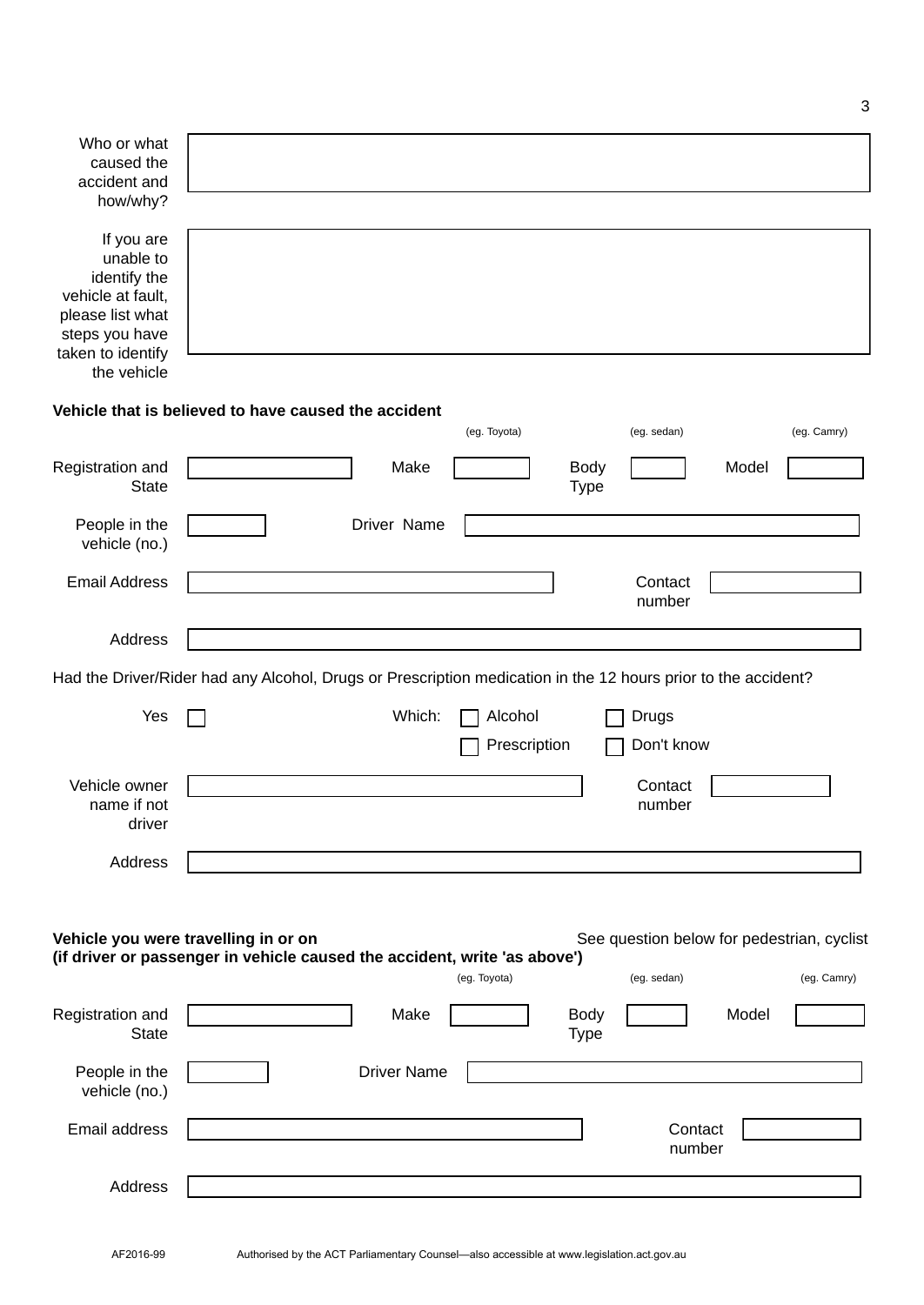Had the Driver/Rider had any Alcohol, Drugs or Prescription medication in the 12 hours prior to the accident? 4

| Yes                                                                               |                                                      |         | Which:                          | Alcohol                             | Drugs                                                                                                    |  |
|-----------------------------------------------------------------------------------|------------------------------------------------------|---------|---------------------------------|-------------------------------------|----------------------------------------------------------------------------------------------------------|--|
|                                                                                   |                                                      |         |                                 | Prescription                        | Don't know                                                                                               |  |
| Vehicle owner<br>name if not<br>driver                                            |                                                      |         |                                 |                                     | Contact number                                                                                           |  |
| Address                                                                           |                                                      |         |                                 |                                     |                                                                                                          |  |
| <b>Pedestrian/Cyclist/Other</b>                                                   |                                                      |         |                                 |                                     |                                                                                                          |  |
|                                                                                   | Were you wearing a                                   | helmet? | Yes<br>$\bigcap$ Not applicable | No                                  |                                                                                                          |  |
|                                                                                   |                                                      |         |                                 |                                     | Did you have any Alcohol, Drugs or Prescription medication in the 12 hours prior to the accident?        |  |
| Yes                                                                               |                                                      |         | Which:                          | Alcohol<br>Prescription             | Drugs                                                                                                    |  |
| registration details and driver details on a separate sheet of paper.             |                                                      |         |                                 |                                     | For any other vehicles involved in the accident or a multiple vehicle accident, please provide vehicle   |  |
| Witnesses, if available                                                           |                                                      |         |                                 |                                     |                                                                                                          |  |
| Full name                                                                         |                                                      |         |                                 |                                     |                                                                                                          |  |
| Address                                                                           |                                                      |         |                                 |                                     |                                                                                                          |  |
|                                                                                   |                                                      |         |                                 |                                     |                                                                                                          |  |
| <b>Contact Number</b>                                                             |                                                      |         |                                 | Alternate contact number            |                                                                                                          |  |
| one witness to the accident. This is to be attached as a separate sheet of paper. |                                                      |         |                                 |                                     | Please provide the full name, address, contact number and alternate contact number if there is more than |  |
| <b>Section 3: Police Attendance/Report</b>                                        |                                                      |         |                                 |                                     |                                                                                                          |  |
| Did police<br>attend?                                                             | Yes<br>$\left( \begin{array}{c} \end{array} \right)$ | No      |                                 | Police<br>accident<br>reference no. |                                                                                                          |  |
| If police did not attend, date reported?                                          |                                                      |         |                                 |                                     |                                                                                                          |  |
| <b>Reported to Police Officer</b><br>name and rank, station                       |                                                      |         |                                 |                                     |                                                                                                          |  |

You must report this accident to Police. If you have a copy of the Police Accident Report please attach it to this form, otherwise you have 14 days to provide it to the insurer after you receive it.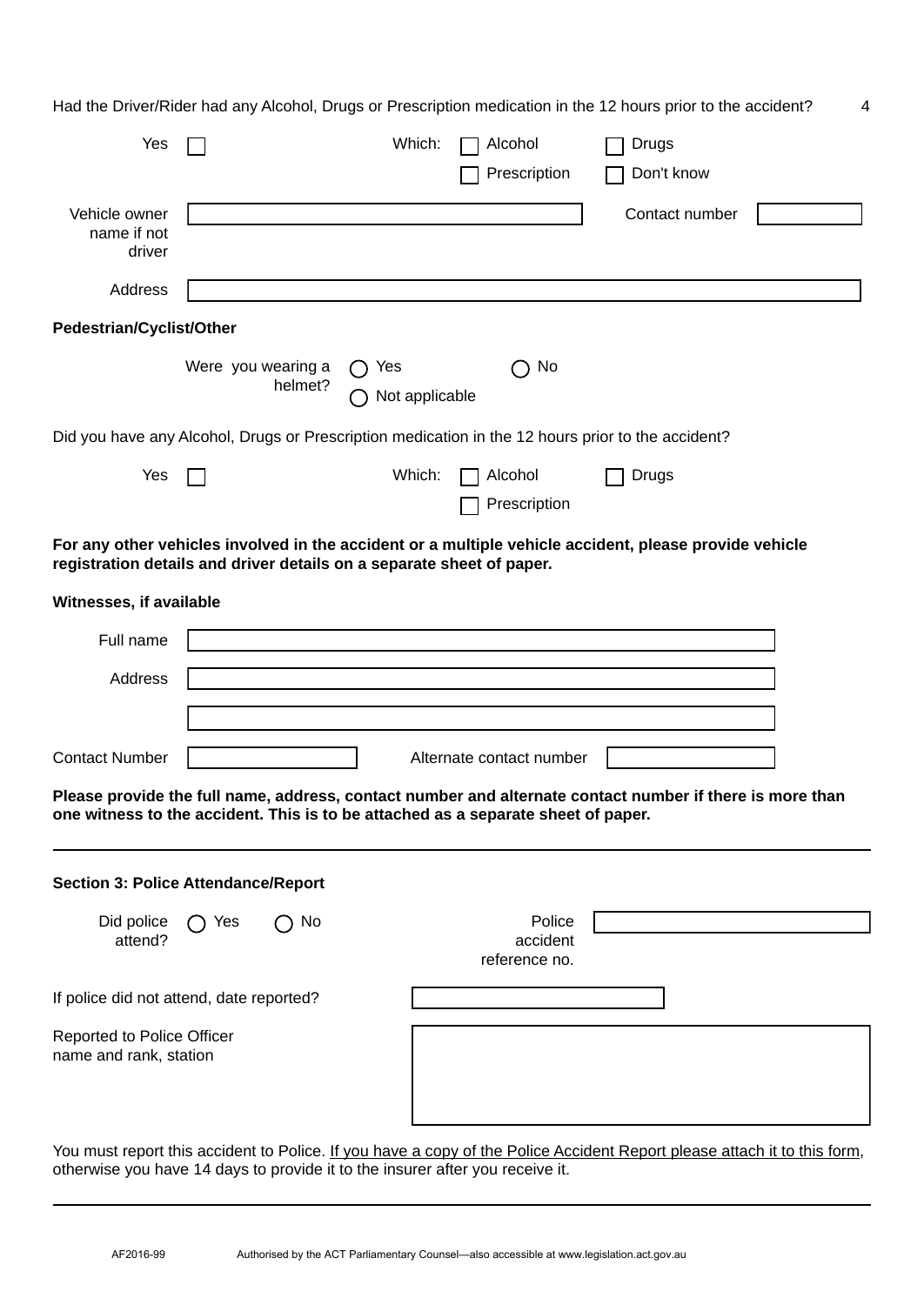# **Section 4: Medical Information (to be completed by your doctor)** 5

| Patient's name                                                      |                                                                          |                                                       |                                |                                       |
|---------------------------------------------------------------------|--------------------------------------------------------------------------|-------------------------------------------------------|--------------------------------|---------------------------------------|
| Medicare No.                                                        |                                                                          | Date of Birth                                         |                                |                                       |
| Date patient first<br>attended in<br>relation to<br>accident        |                                                                          | How long has the<br>patient attended<br>the practice? |                                |                                       |
| Medical<br>diagnosis or<br>description of<br>injury                 |                                                                          |                                                       |                                |                                       |
| <b>Clinical findings</b><br>(symptoms,<br>investigation<br>results) |                                                                          |                                                       |                                |                                       |
| accident described to you?                                          | Are the injuries consistent with the circumstances of the motor          |                                                       | Yes                            | No                                    |
| the same area in the past?                                          | Has the patient been treated for a similar condition or had an injury to |                                                       | Yes                            | No                                    |
| If yes, please<br>give details                                      |                                                                          |                                                       |                                |                                       |
|                                                                     | Has a pre-existing injury become aggravated by the accident?             |                                                       | Yes                            | No                                    |
| If yes, please<br>give details                                      |                                                                          |                                                       |                                |                                       |
|                                                                     | Was the patient attended by an ambulance?                                | Did the patient attend<br>hospital?                   |                                | Was the patient admitted to hospital? |
|                                                                     | Yes                                                                      | Yes                                                   |                                | Yes                                   |
|                                                                     | No                                                                       | No                                                    | No                             |                                       |
| Name of<br>hospital                                                 |                                                                          |                                                       | Admitted for<br>longer than 24 | Yes<br>No<br>hours?                   |
| Is treatment likely to be required:                                 |                                                                          | Short term (6 weeks)                                  |                                |                                       |
|                                                                     |                                                                          | Medium term (6-12 weeks)                              |                                |                                       |
|                                                                     |                                                                          | Long term (>12 weeks)                                 |                                |                                       |
|                                                                     |                                                                          | No treatment necessary                                |                                |                                       |

AF2016-99 Authorised by the ACT Parliamentary Counsel—also accessible at www.legislation.act.gov.au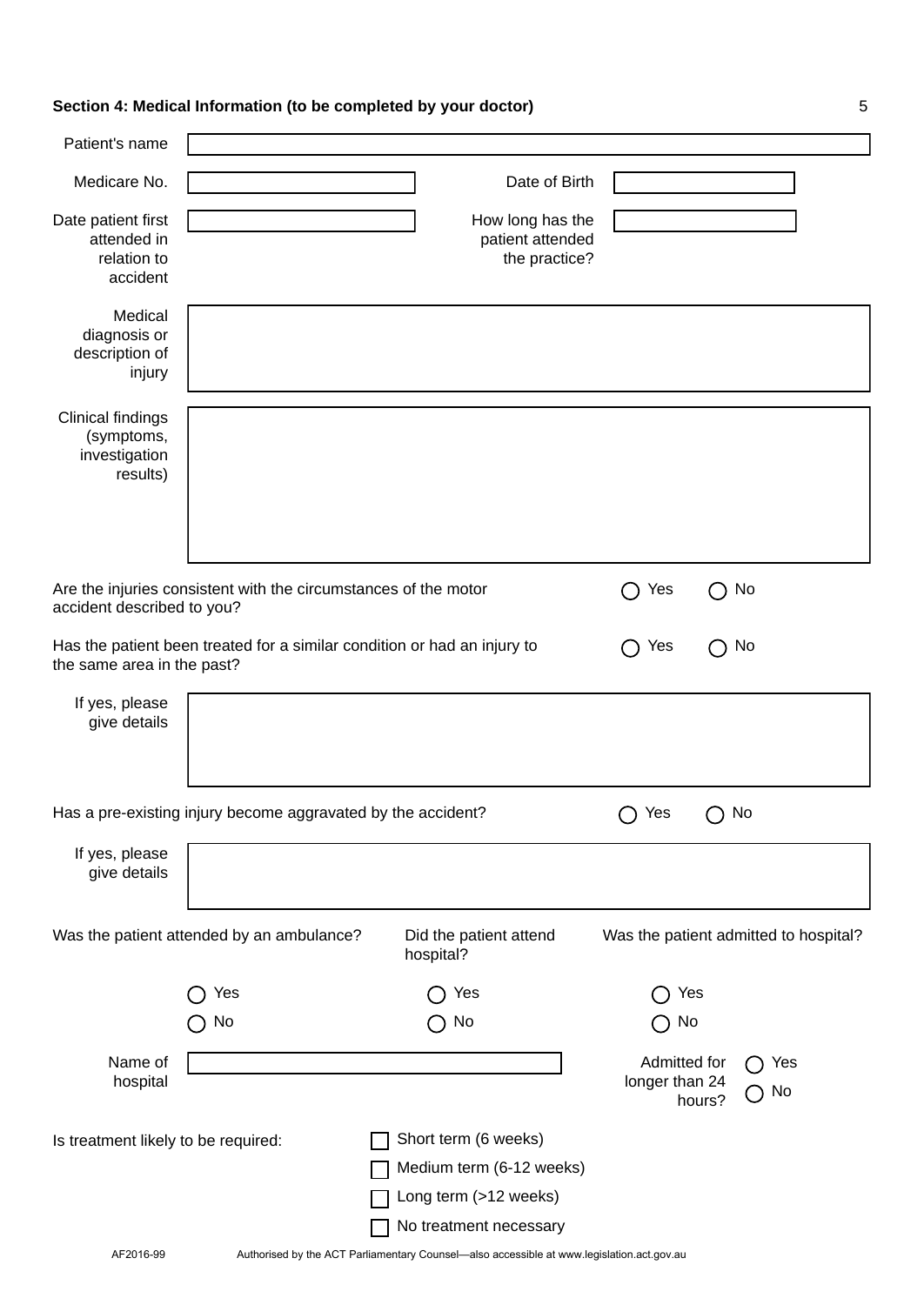| Treatment type | $\Box$ GP Management | □ Allied Health Therapy |
|----------------|----------------------|-------------------------|
|                | $\Box$ Specialist    | $\Box$ Other            |

Treatment plan, referrals (including provider details), recommendations and advice to patient (including details of treatment/rehabilitation already undertaken

| Details |  |
|---------|--|
|         |  |
|         |  |
|         |  |
|         |  |
|         |  |
|         |  |
|         |  |
|         |  |

### **Patient's fitness for work**

| Unfit for work<br>from:                                      | until                                                         | Date of next review:            |  |
|--------------------------------------------------------------|---------------------------------------------------------------|---------------------------------|--|
| Fit to resume<br>normal duties<br>with restrictions<br>from: | <b>Restrictions:</b>                                          |                                 |  |
| Fit to resume<br>normal duties<br>on:                        |                                                               |                                 |  |
|                                                              | Doctor's information (print if not filling in electronically) |                                 |  |
| Doctor's name                                                |                                                               | Work phone no.                  |  |
| Speciality/                                                  |                                                               |                                 |  |
| professional<br>qualification                                |                                                               |                                 |  |
| Provider no.                                                 |                                                               | If stamp available, place here: |  |
| Name of<br>practice/hospital                                 |                                                               |                                 |  |

**I declare that I am a registered medical practitioner and to the best of my knowledge the information provided here is true and correct**

| .<br><b>SAMP</b><br><b>Signature</b><br>- 0<br>∽ |  |
|--------------------------------------------------|--|
|                                                  |  |

Practice/

hospital address